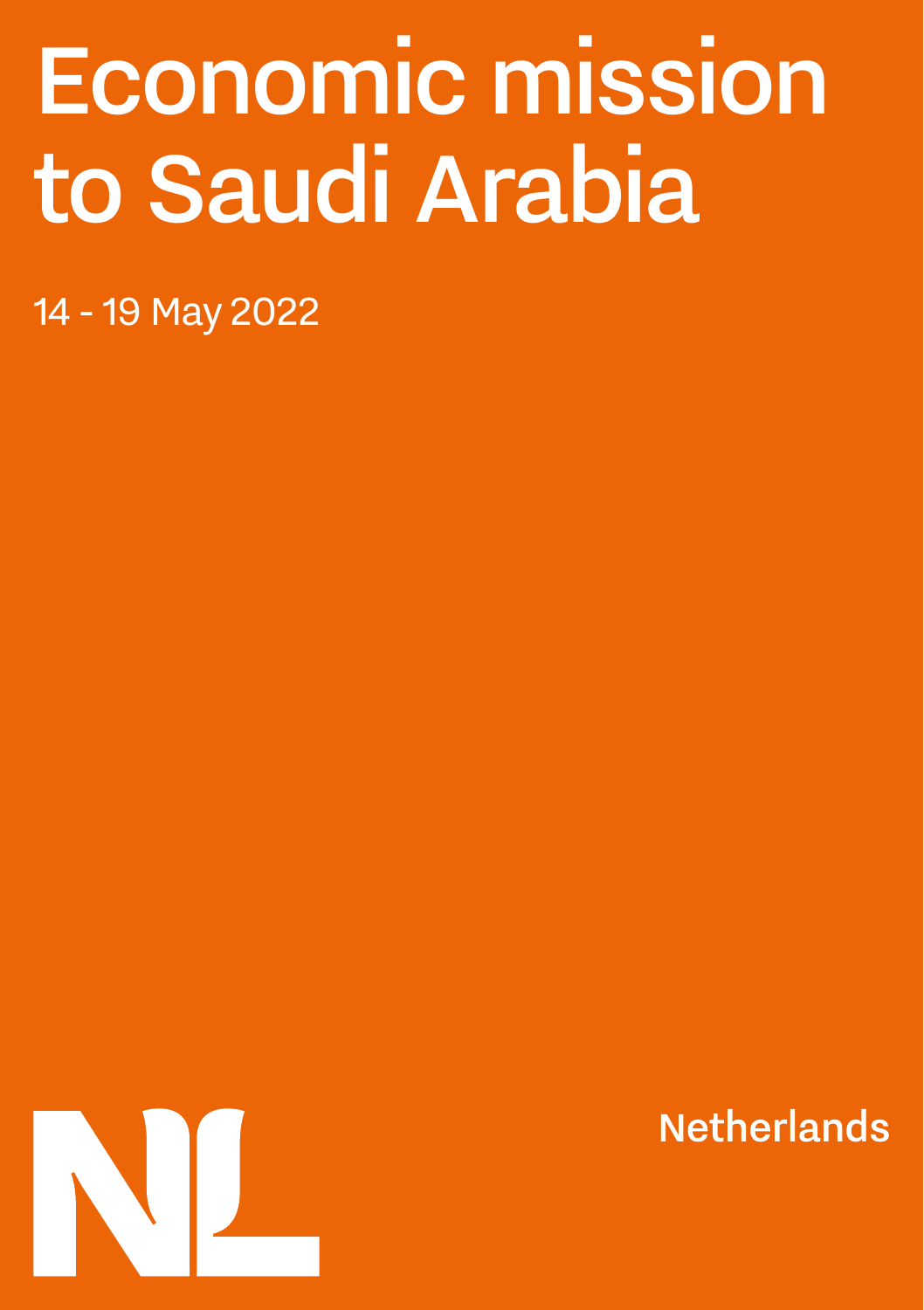# <span id="page-1-0"></span>Index

| Foreword Netherlands Ambassador  |                        |
|----------------------------------|------------------------|
| Map of the Netherlands           | $\boldsymbol{\Lambda}$ |
| Introducing the Netherlands      | 5                      |
| Saudi Arabia and the Netherlands |                        |

# [Company Profiles](#page-8-0)

| <b>BreAd</b>                 | 10 |
|------------------------------|----|
| AllOptimal                   | 11 |
| Cristiaens Group             | 12 |
| GeesinkNorba Group           | 13 |
| Harvest Waste                | 14 |
| Procomat                     | 15 |
| Sidcon Milieutechniek        | 16 |
| Van Werven Plastic Recycling | 17 |
| <b>VDL</b> Translift         | 18 |

# [Contact Details](#page-18-0)

| Embassy             |  |
|---------------------|--|
| Cluster Coordinator |  |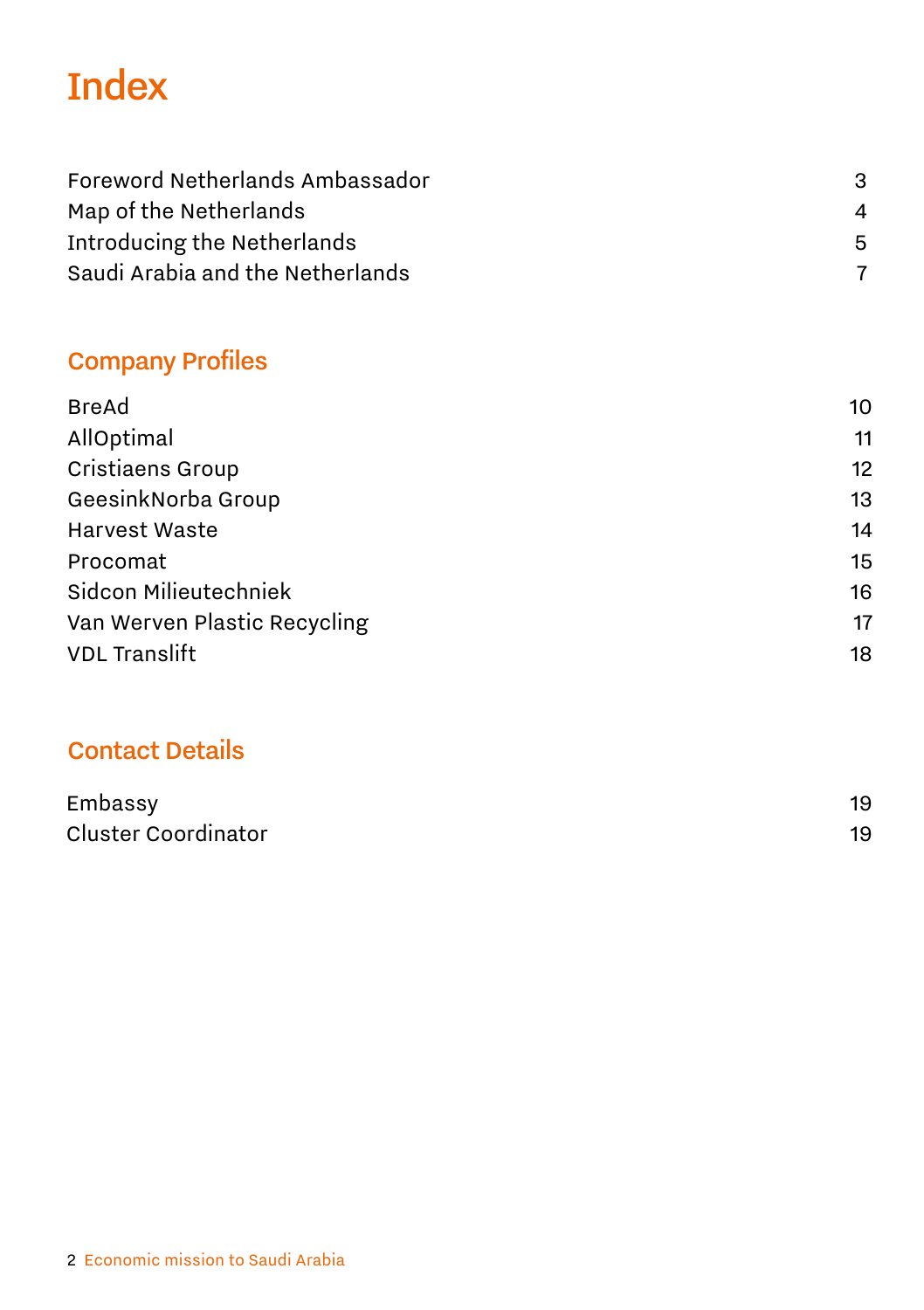# <span id="page-2-0"></span>Foreword



After a successful Circular Economy mission in February, focusing on state-of-the-art water management solutions, I am very pleased to host the second Dutch Circular Economy delegation, which consist of leading Waste Management companies in terms of quality, innovation and technology. I hope you will be able to cooperate with existing Saudi Arabian initiatives, to contribute to the Quality of Life program and enhance circular economic initiatives in this country.

The relations between the Netherlands and Saudi Arabia date back to 1872 when the Netherlands established its first consulate in Jeddah. As time passed, bilateral relations between the two Kingdoms have strengthened, with growing economic opportunities in many sectors. Recently, Saudi Arabia has outlined the urge of moving towards a more sustainable and diversified economy with all eyes fixed on circular economy.

The Saudi reform and diversification agenda Vision 2030 has set ambitious goals for different areas of development, including recycling and quality of life. Average recycling needs to be raised from 5% to 80% by 2024 for Riyadh city and by 2030 nationwide. Furthermore, the estimates for this sector will need investments totaling 300 billion SAR by 2030. I believe that Dutch companies have an important part to play in this developmental process and I would like to use available means to promote Dutch-Saudi cooperation in this area.

The reason Dutch companies are well-positioned to assist in reaching the Vision 2030 goals is the way in which research is linked to product and business creation. This occurs through collaboration, cooperation and coalition building between businesses, research institutes and universities, supported by government.

The Netherlands is a major player in the global waste management industry, with a strong technological position in for example waste processing, recycling, waste to energy infrastructure. These areas of expertise are especially relevant in relation to the goal of further increasing specialization and the use of advanced technologies in the Saudi waste sector, as put forward by the Vision 2030 program.

Also on behalf of Honorary Consul Ms. Nashwa Taher in Jeddah, Honorary Consul Mr. Sulaiman Al Suhaimi in Dammam and my team, I would like to thank our Saudi hosts and participating companies for all their efforts, and I hope this week will be a fruitful endeavor.

Yours Sincerely,

Janet Alberda Netherlands Ambassador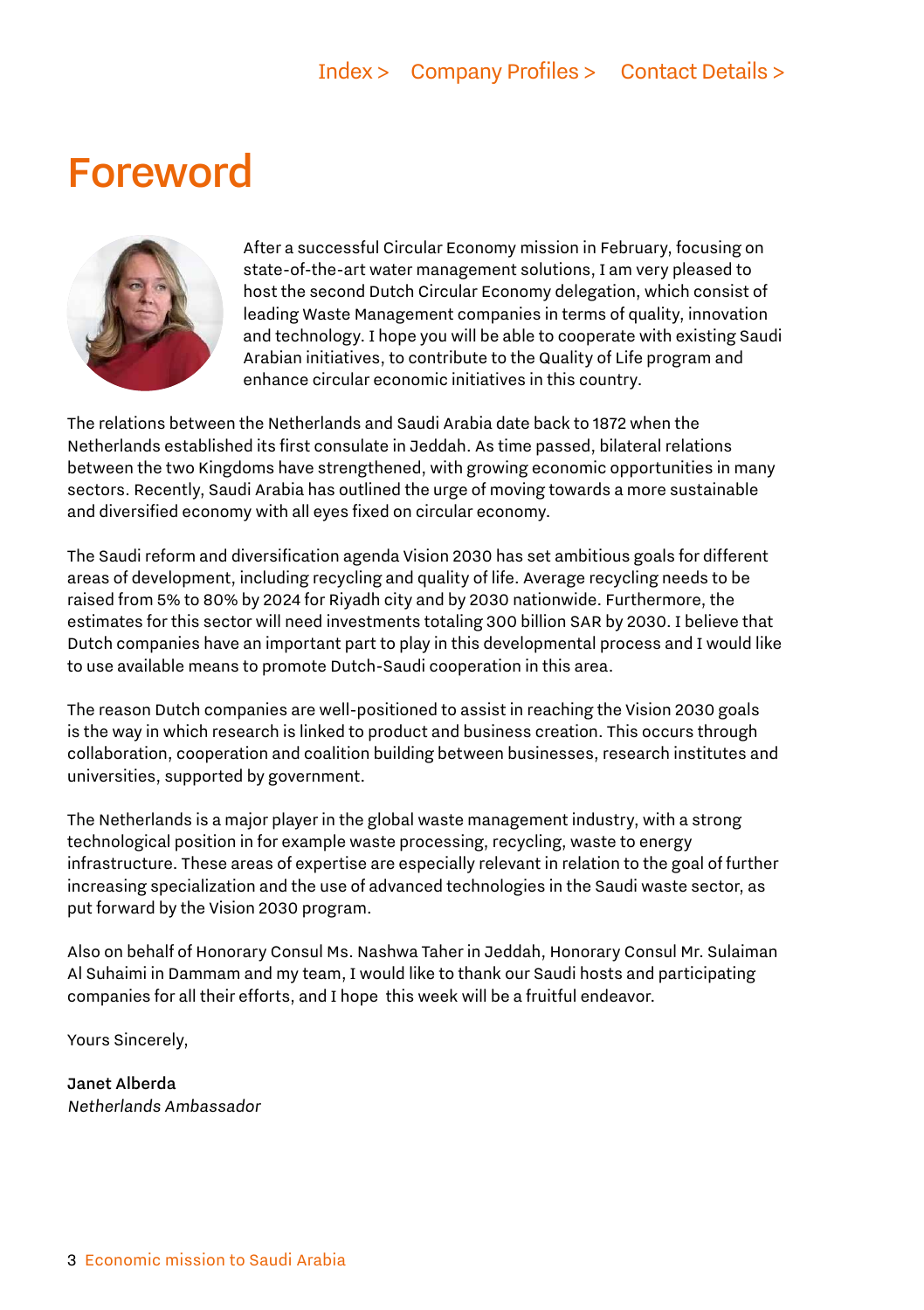<span id="page-3-0"></span> $\frac{1}{\sigma_{\rm{eff}}^2} \sum_{n=1}^{\infty} \frac{1}{n^2} \, \sigma_{\rm{eff}}^2$ 

# The Netherlands

#### Locations

#### 1. Amsterdam (and Airport Schiphol)

- 2. Arnhem
- 3. Assen
- 4. Breda
- 5. 's Hertogenbosch
- 6. Eindhoven
- 7. Enschede
- 8. Groningen
- 9. Haarlem
- 10. The Hague
- 11. Leeuwarden
- 12. Lelystad
- 13. Maastricht
- 14. Middelburg
- 15. Rotterdam
- 16. Utrecht
- 17. Zwolle

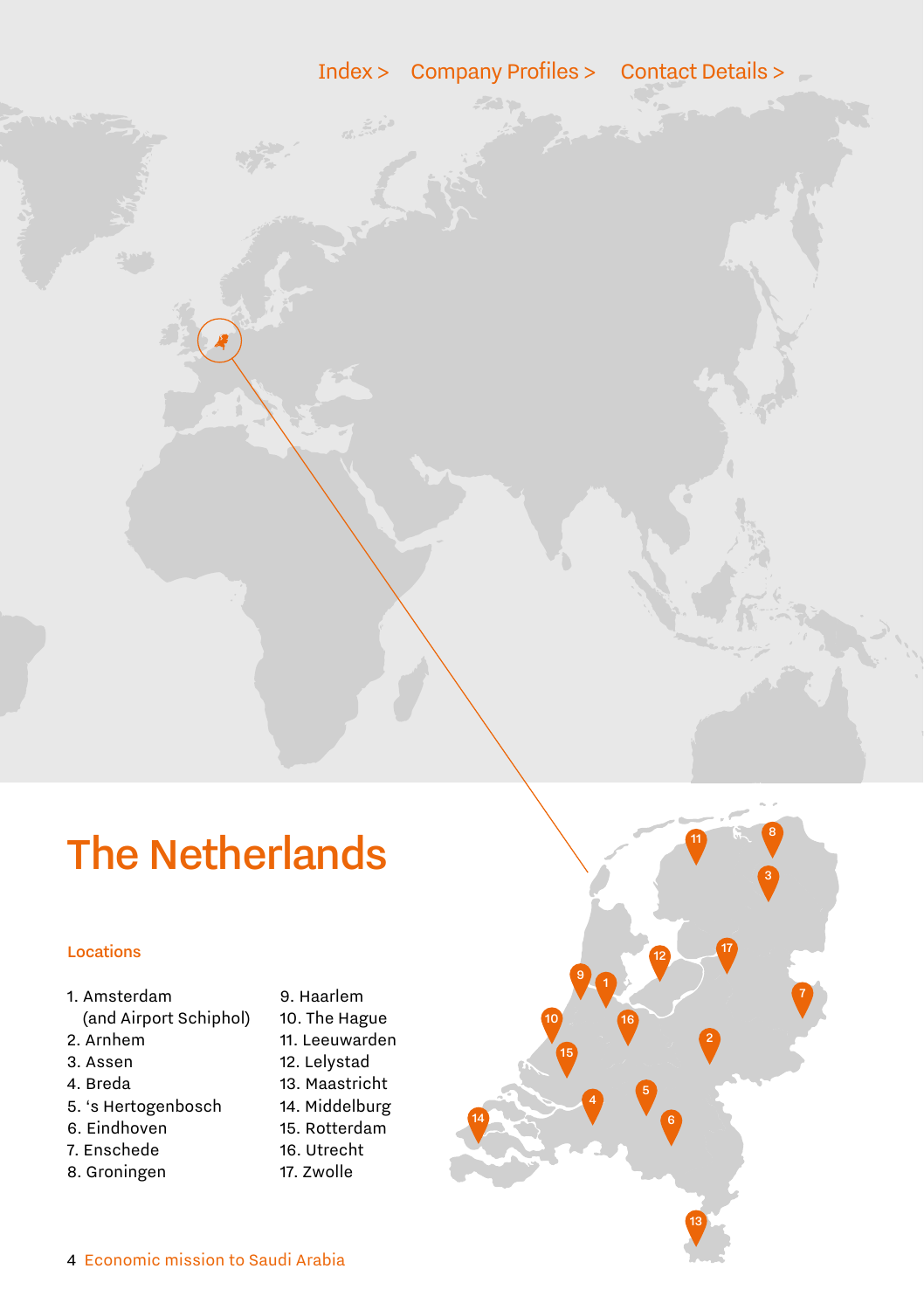# <span id="page-4-0"></span>Introducing the Netherlands

#### How do the Dutch make a difference?

Through their interactive approach to finding innovative solutions to the big challenges facing the world today. The Dutch way of thinking and working has been shaped by centuries of living in the low-lying delta of the Netherlands. Through the ages, the Dutch have joined forces to find ingenious ways to tackle challenges like water, urbanisation, energy, food, health and security. By being inventive, pragmatic and open to new challenges, the Dutch have created a flourishing and resilient land.

The Netherlands is a constantly evolving ecosystem of cities, industry, agriculture and nature, all integrated through smart infrastructure. It is a source of knowledge and experience that the Dutch are keen to share with others. Learning from the past to create a better future. Together, seeking sustainable solutions for the most liveable world.

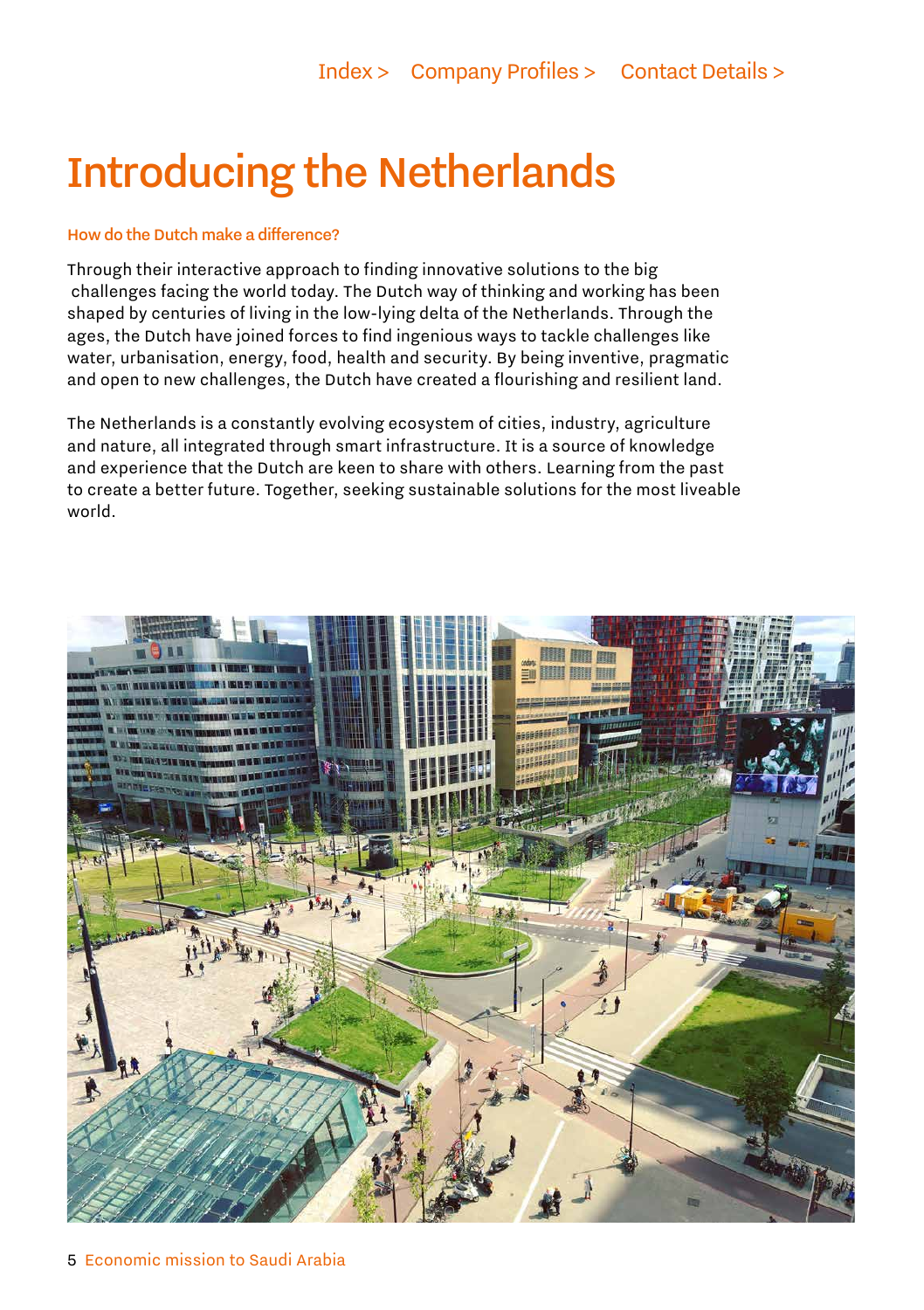### Worldwide ranking

- 1st At WEF's ranking of most competitive economies in Europe. 4th in the world. (WEF, 2019)
- 1st Production and auctioning of cut flowers and flower bulbs
- 1st World's largest flower exporter
- 2nd Largest exporter of agricultural products in the world (WTO, 2019)
- 4th Best at Global Innovation Index (GII, 2019)
- 5th Greatest place to live (World Happiness Report, 2019)
- 6th Largest exporter of goods in the world (CIA World Factbook, 2019)
- 7th Largest foreign investor in the world (1,256 billion US dollars)
- 7th Largest recipient of foreign investment in the world (801 billion US dollars)
- 8th Largest importer of goods in the world (507 billion US dollars)

### Facts & Figures

- Official name Kingdom of the Netherlands
- Form of government Parliamentary democracy (cabinet of Prime Minister and Ministers) within a constitutional monarchy
- Head of State His Majesty King Willem-Alexander, King of the Netherlands, Prince of Orange-Nassau
- Capital Amsterdam
- Seat of government The Hague
- Administrative structure The kingdom consists of four entities. The Netherlands and three territories in the Caribbean: Aruba and Curaçao and St. Maarten. Number of provinces 12. Special municipalities: The overseas islands of Bonaire, Saba and St. Eustatius, all three of which are situated in the Caribbean.
- Surface area 41.543 km2
- Location Western Europe, by the North Sea, bordering Belgium and Germany
- Number of inhabitants 17.4 million (2021)
- Number of inhabitants per km2 517 (2021)
- Monetary Unit Euro
- Languages Dutch and Frisian (On the overseas islands also English and Papiaments)
- GDP per capita 51,064 euros (World Bank, 2020)
- Unemployment rate 3,1% (CBS, 2021)
- 90% of all Dutch people speak English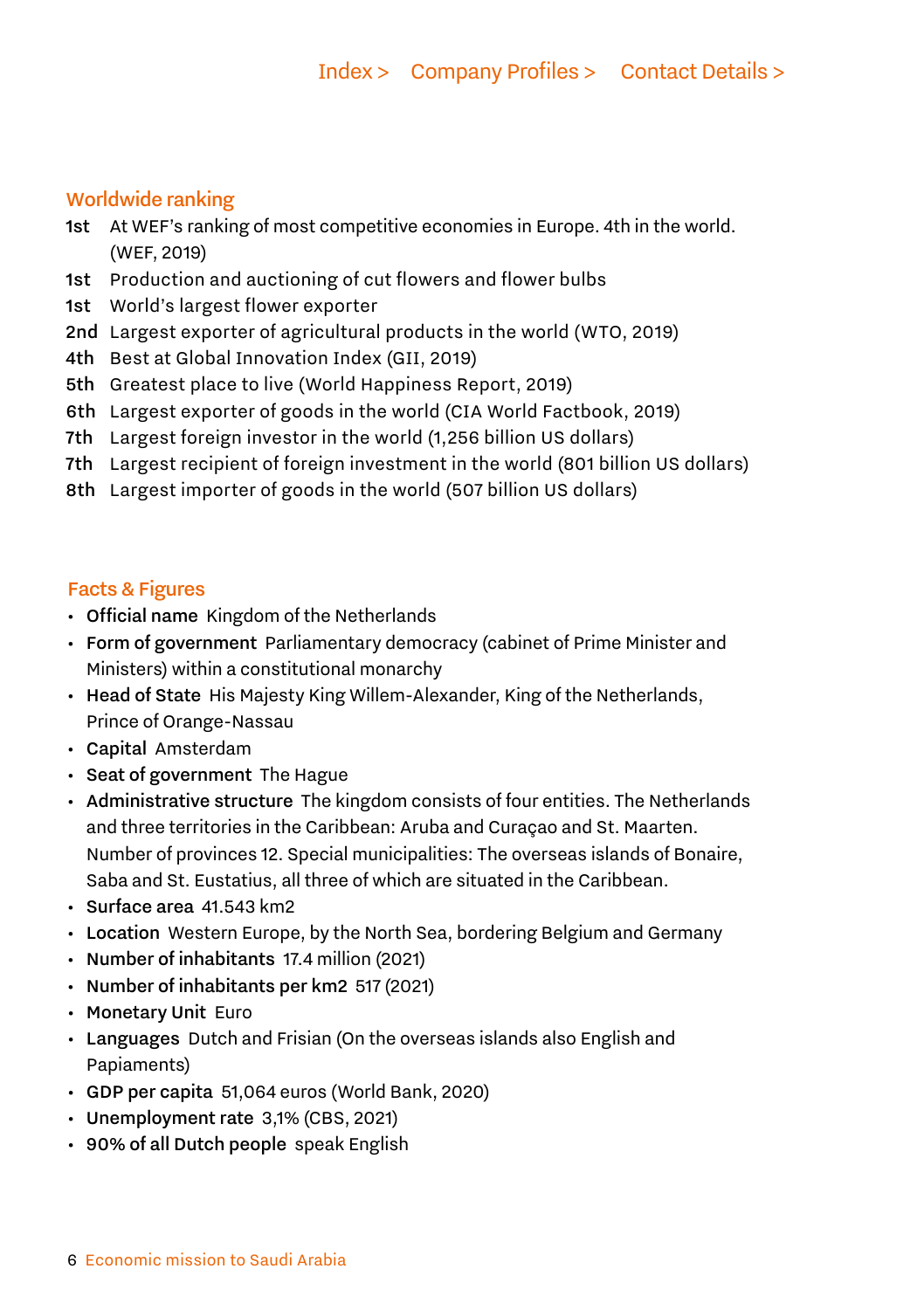# <span id="page-6-0"></span>Saudi Arabia and the Netherlands

Creating a sustainable waste management sector together

While we continue to strive to make our societies more sustainable, there are still many challenges we face. Air pollution, waste of precious raw materials and contaminated water and soil. Poor waste management not only contributes to climate change, but also harms the environment, our health and well-being.

To address these issues, we need to be at our most creative and work together. Reducing, re-using and recycling waste, along with the implementation of legislation and policies supporting and encouraging smart waste management, will help us make the most of the limited resources available and accelerate the transition to a circular economy, all while creating jobs and economic growth.

#### Fulfilling Vision 2030 together

Rapid industrialisation, high population growth and fast urbanisation all contribute to increased levels of pollution and waste in Saudi Arabia. The 2030 Vision, combined with increased awareness, made finding a solution to address the above-mentioned waste issues a top priority for the Saudi government.

NL Smart Waste Solutions, a partnership of Dutch public and private waste management organisations, can support Saudi Arabia in creating a sustainable and integrated waste management sector.

Economic ties between the Netherlands, Saudi Arabia, and the rest of the Gulf region are strong. NL Smart Waste Solutions aims to strengthen this relationship even further. We believe that only when we work together, can we secure a sustainable future for all. Once again we extend this invitation to collaborate to our partners in the Gulf and beyond. Let's continue the dialogue on water, energy and the circular economy.

#### Shared challenges, shared goals

The energy transition and reduction of CO2 emissions are high on the agenda in both Saudi Arabia and the Netherlands. Like Saudi Arabia, the Netherlands is looking for international partners to advance our urban resilience and make our waste management supply chain more efficient and sustainable. And just like Saudi Arabia, we see the circular economy as a means to realise the Sustainable Development Goals.

By going circular, we will take important actions to reduce the environmental impact of waste. For example, through the reduction of greenhouse gas emissions and the spill of resources by generating baseload power from waste that keeps industries up and running.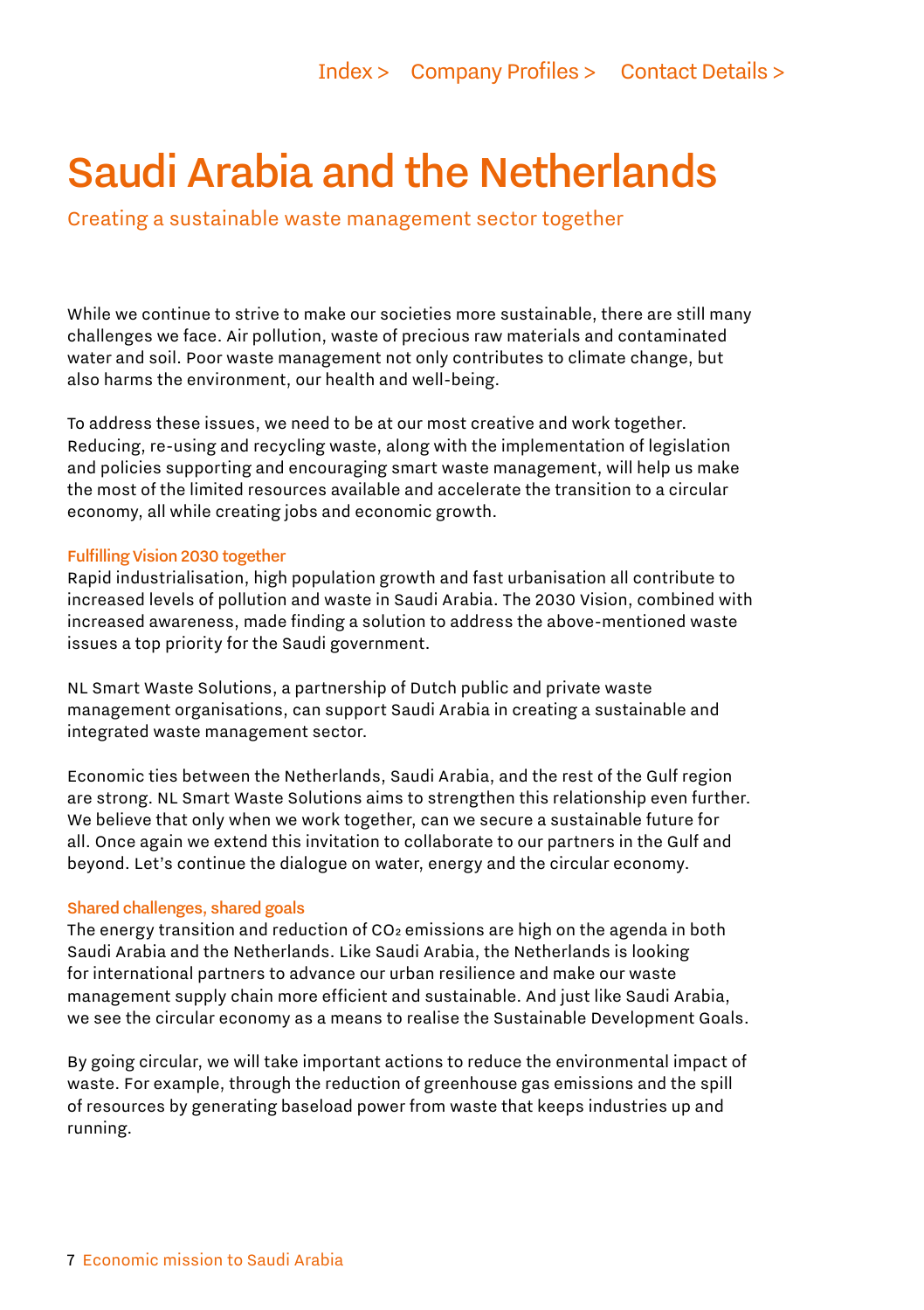

Over the years, we have built up ample experience in developing an integrated waste management system in the Netherlands, our shared challenges and shared goals can provide the basis for a long-term partnership, in which we exchange knowledge on smart waste management solutions on the journey towards a zero-waste economy.

By working together, we can set an example in the Gulf region, Europe, and the world. Additionally, partnering with the Netherlands and NL Smart Waste Solutions not only provides Saudi companies with proven sustainable and innovative Dutch solutions, but also with access to the Dutch and European markets.

#### NL Smart Waste Solutions

NL Smart Waste Solutions offers a total solution package for an integrated waste management system. Together, we aim to cover the entire waste management value chain, from material recovery facilities and recycling infrastructure to waste-to-energy systems and knowledge transfer. All our solutions and services comply with the highest standards of safety, health, sanitation, and emission regulations, and some are even described as 'Best Available Technology' by the European Commission, testifying to our potential added value.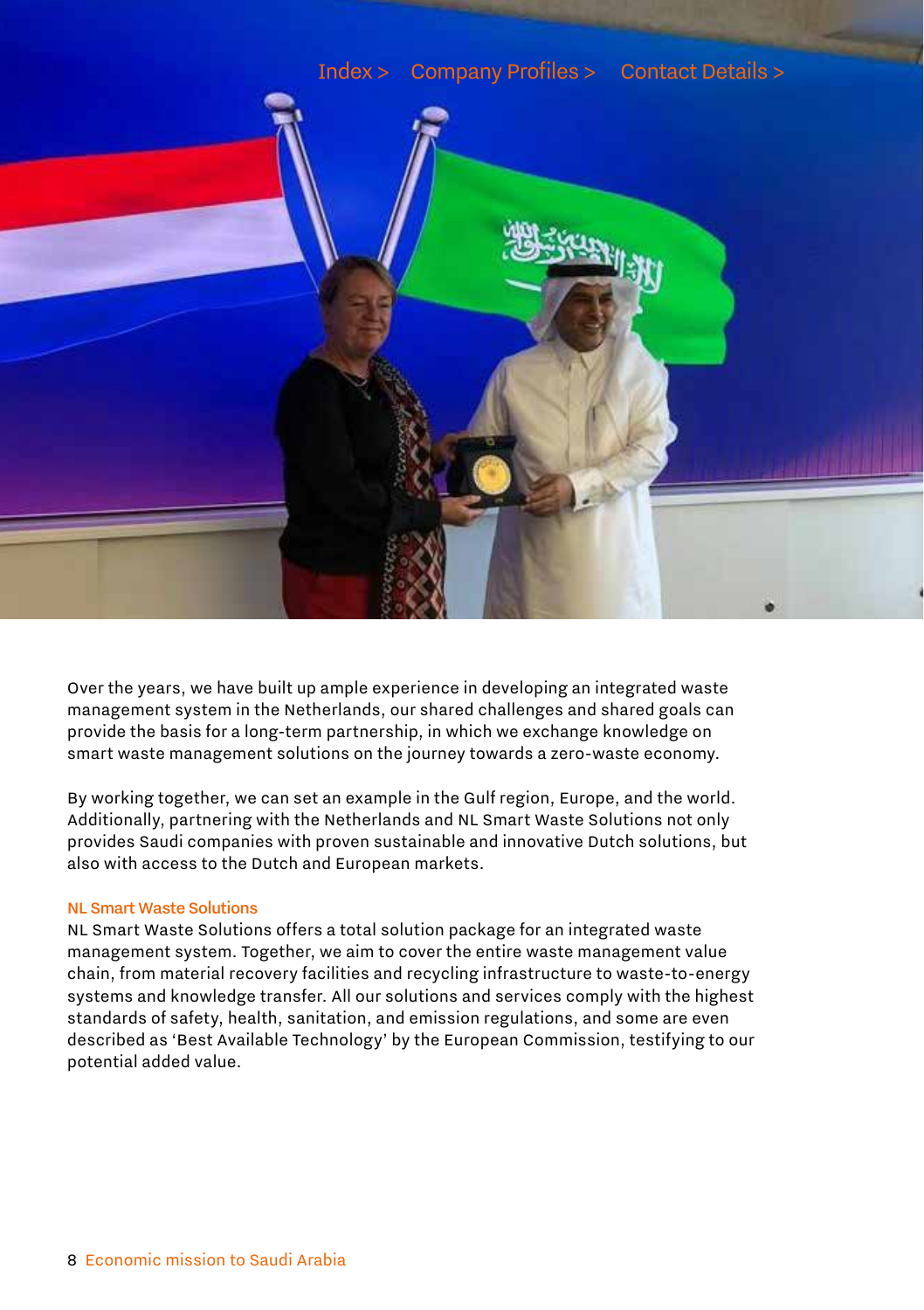<span id="page-8-0"></span>

# Company profiles

| 10                                 |
|------------------------------------|
| 11                                 |
| 12                                 |
| GeesinkNorba Group<br>13           |
| 14                                 |
| 15                                 |
| Sidcon Milieutechniek<br>16        |
| Van Werven Plastic Recycling<br>17 |
| 18                                 |
|                                    |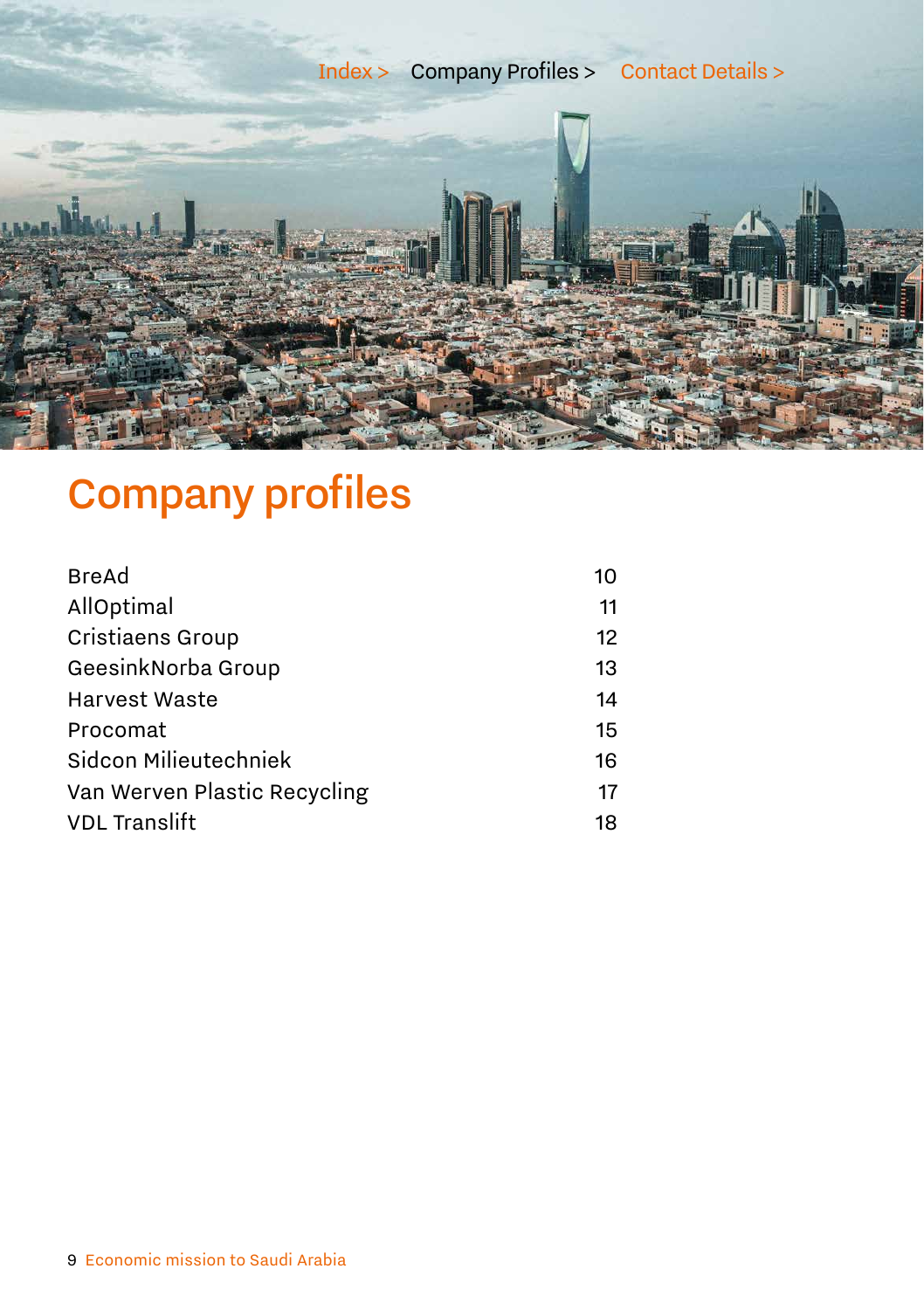## [Index >](#page-1-0) [Company Profiles >](#page-8-0) [Contact Details >](#page-18-0)

<span id="page-9-0"></span>

BreAd B.V.



Hans Breukelman Cluster Coordinator +31 6 5142 2706 hans@breukelman.nl

# BreAd

#### Core theme

• Waste management consultancy

# Company description

BreAd is a consultancy firm representing the services of Hans Breukelman. The company is operating internationally, primarily focusing on projects related to solid waste management (SWM) in developing countries.

The services are provided to private companies and to public authorities, both in developed and developing countries.

# Products&Services

Consultation mainly on waste management but also on:

- Remediation of contaminated sites
- Wastewater treatment
- Sustainable energy productions

#### BreAd

Doctor Poelsstraat 8 6269 BT Margraten The Netherlands www.waste-water-soil.com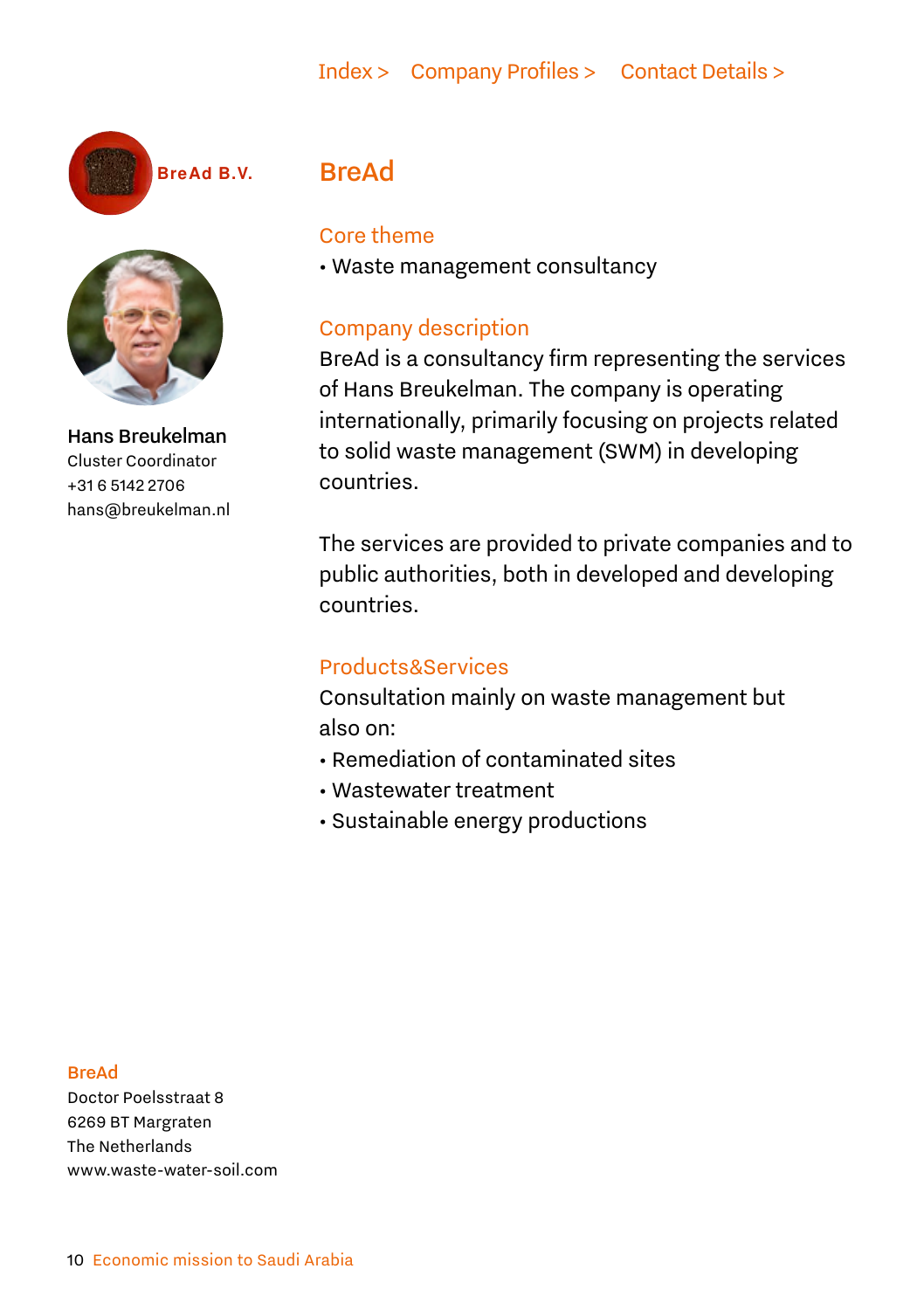<span id="page-10-0"></span>



Spiros Kyrgiopoilos CEO +31 10 511 19 08 sk@alloptimal.nl



Jan Drigen **CEO** +31 6 5340 1016 jdr@alloptimal.nl

# AllOptimal

### Core theme

- Treatment
- Storage

# Company description

AllOptimal offers small scale decentralised and largescale bio treatment solutions. AllOptimal has the unique approach of taking the organic waste problem as a starting point for the development of affordable and easy-to-use circular solutions for individual use at the site of waste production or for collective operations.

# Products & Services

TheBioBlox® - a sustainable small, modular and scalable Optimal Circular Organic Waste Treatment Unit (OCOWTUI) that can fully convert organic waste into hygienised, fertilisers, biogas, electricity and heat.

#### AllOptimal

P.O.Box 3 2650 AA Berkel en Rodenrijs The Netherlands <https://alloptimal.nl>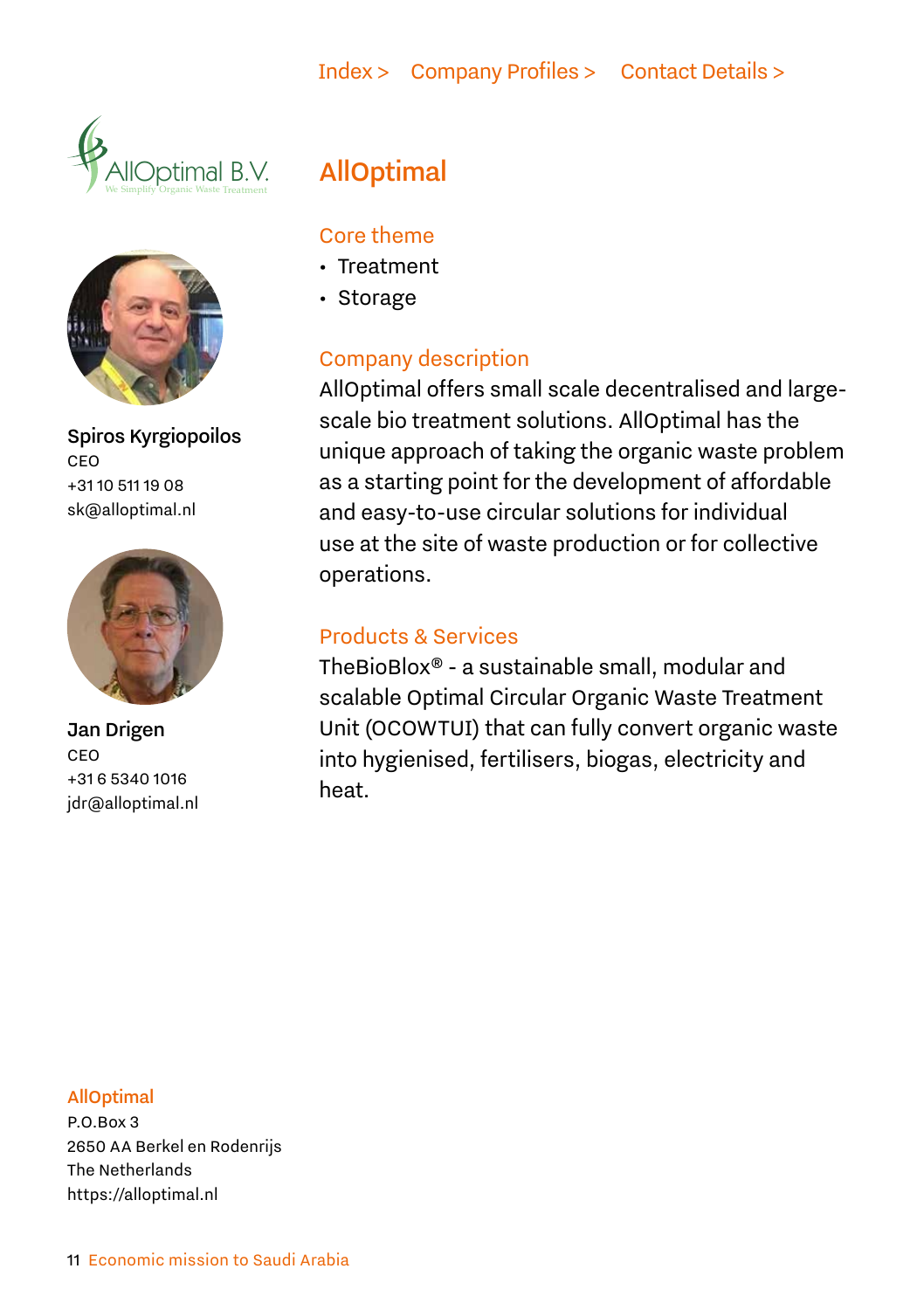<span id="page-11-0"></span>



Marco Grosze-Holz Business Development Manager Waste +31 6 2171 1121 mgs@christiaens.com

# Cristiaens Group

# Core theme

• Organic waste treatment

# Company description

Christiaens Group is a global partner in the design and delivery of sophisticated In Vessel Composting(IVC) plantsfor organic waste treatment.

# Products & Services

- Computer controlled high quality composting tunnels.
- Automatic filling AND emptying machines for waste and compost handling.
- Air treatment systems to eliminate ammonia and odour.

The composting facilities are built modular and are therefore fit for future expansion. The compost output quality complies with the highest biological stability rates and sanitation meets the highest hygiene level to prevent plant seed and human pathogen spreading.

#### Christiaens Group

Witveldweg 104 5961 ND Horst The Netherlands www.christiaensgroup.com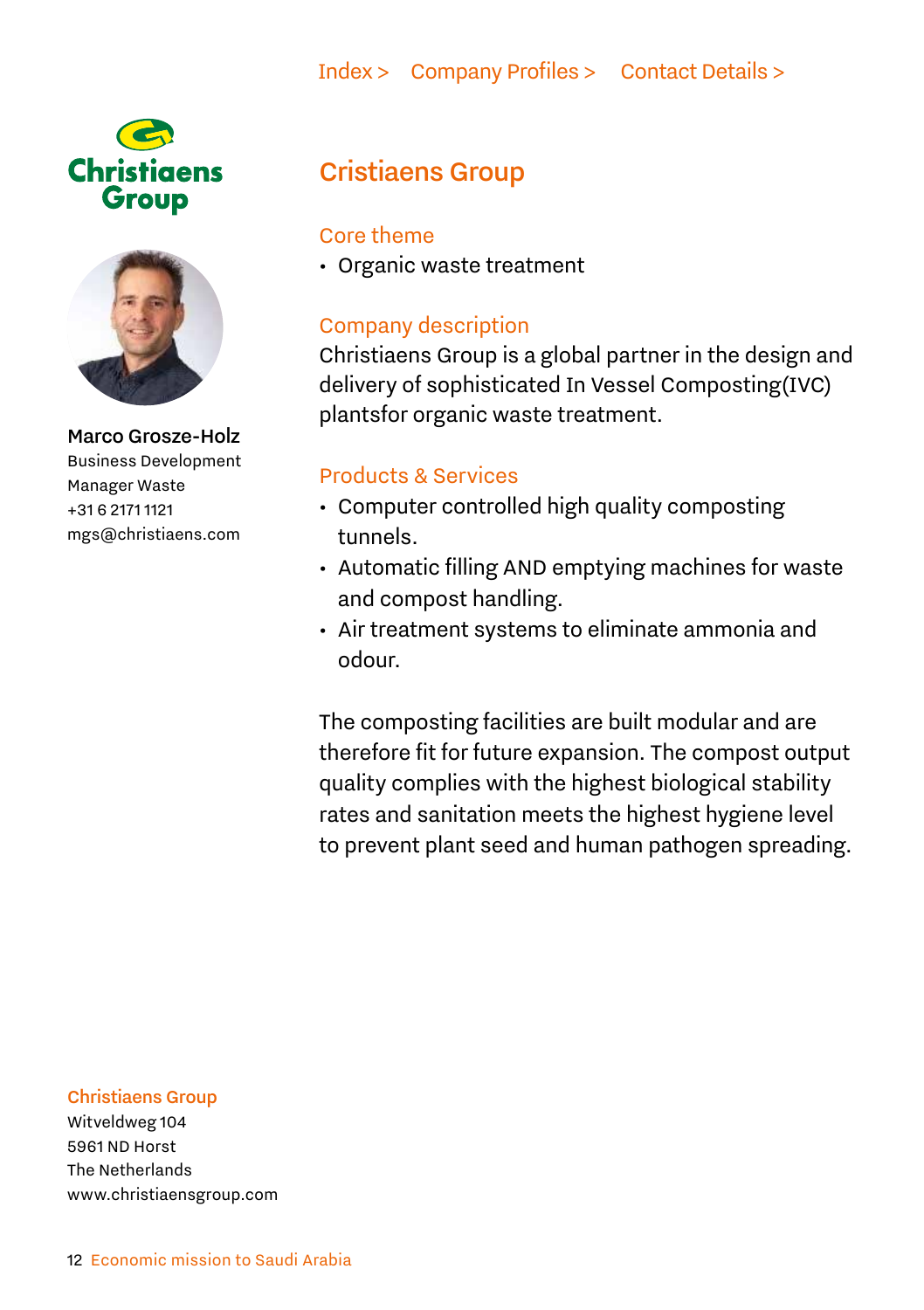<span id="page-12-0"></span>



Taco van de Dungen Area Director Asia-Pacific +31 6 1071 3832 [taco.van.den.dungen@](mailto:taco.van.den.dungen%40geesinknorba.com?subject=)  [geesinknorba.com](mailto:taco.van.den.dungen%40geesinknorba.com?subject=)

# GeesinkNorba Group

# Core theme

- Transport
- Storage

# Company description

GeesinkNorba manufactures (sustainable) waste collection vehicles and offers knowledge in waste collection and trainings in how to handle the collecting equipment.

# Products & Services

- The Norba 2 garbage body series is a product line offering smart, solidly built and light-weighted waste collection vehicles to recycling and upcycling companies, thereby contributing to a more circular economy.
- Kiggen Portable compactors are portable and static compactors that compress waste as part of the Kiggen series. As a result, the equipment reduces waste, maintenance costs and the impact of waste on the environment.

#### GeesinkNorba Group

P.O. Box 52 8300 AB Emmeloord The Netherlands www.geesinknorba.com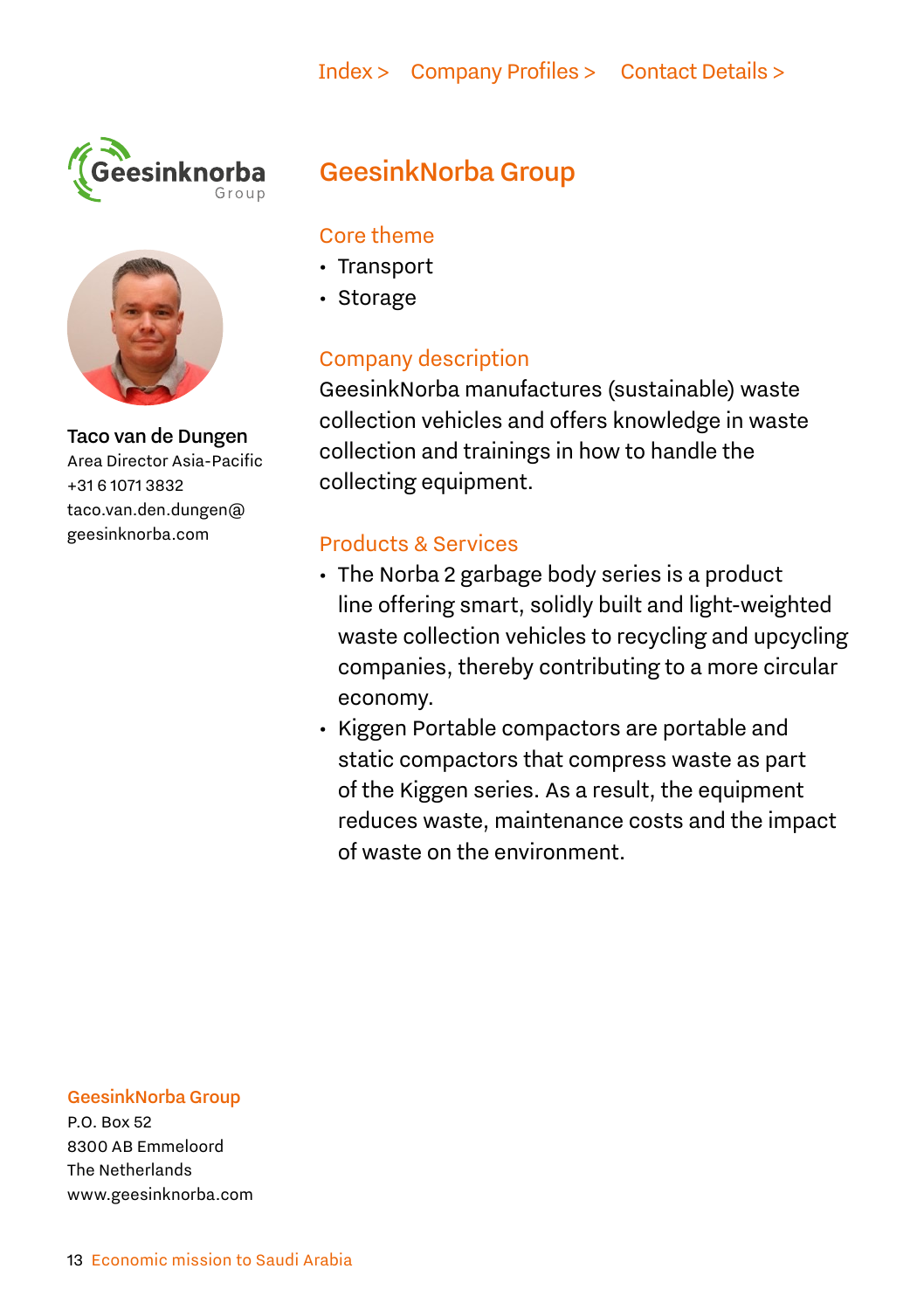<span id="page-13-0"></span>



Evert Lichtenbelt CEO +31 6 5200 8825 [e.lichtenbelt@harvest](mailto:e.lichtenbelt%40harvestwaste.com?subject=)[waste.com](mailto:e.lichtenbelt%40harvestwaste.com?subject=)



Luuk Rietvelt Regional Manager APAC +63 917 557 5885 [l.rietbelt@harvestwaste.com](mailto:l.rietbelt%40harvestwaste.com?subject=)

# Harvest Waste

# Core theme

- MSW disposal
- Waste-to-Energy

# Company description

Harvest Waste develops, engineers, finances, and operates Waste-to-Energy (WtE) projects. Using its unique High Efficiency WtE technology, Harvest Waste can generate >25% more net electricity per ton of waste treated than conventional WtE based on moving grate incineration technology and make WtE projects an economically feasible alternative to landfilling also in countries that now rely mostly on dumping of waste. Our projects are carbon negative and eligible for carbon credits!

# Products & Services

Waste-to-Energy (WtE) plants are large size plants with a treatment capacity of >=1,500 tpd of mixed (unsegregated) municipal solid waste (MSW), turning this efficiently into sustainable baseload electricity following the strictest emission standards to make future proof plants which are the cornerstone of the circular economy.

#### Harvest Waste

Anthony Fokkerweg 1 1059 CM Amsterdam The Netherlands [www.harvestwaste.com](http://www.harvestwaste.com)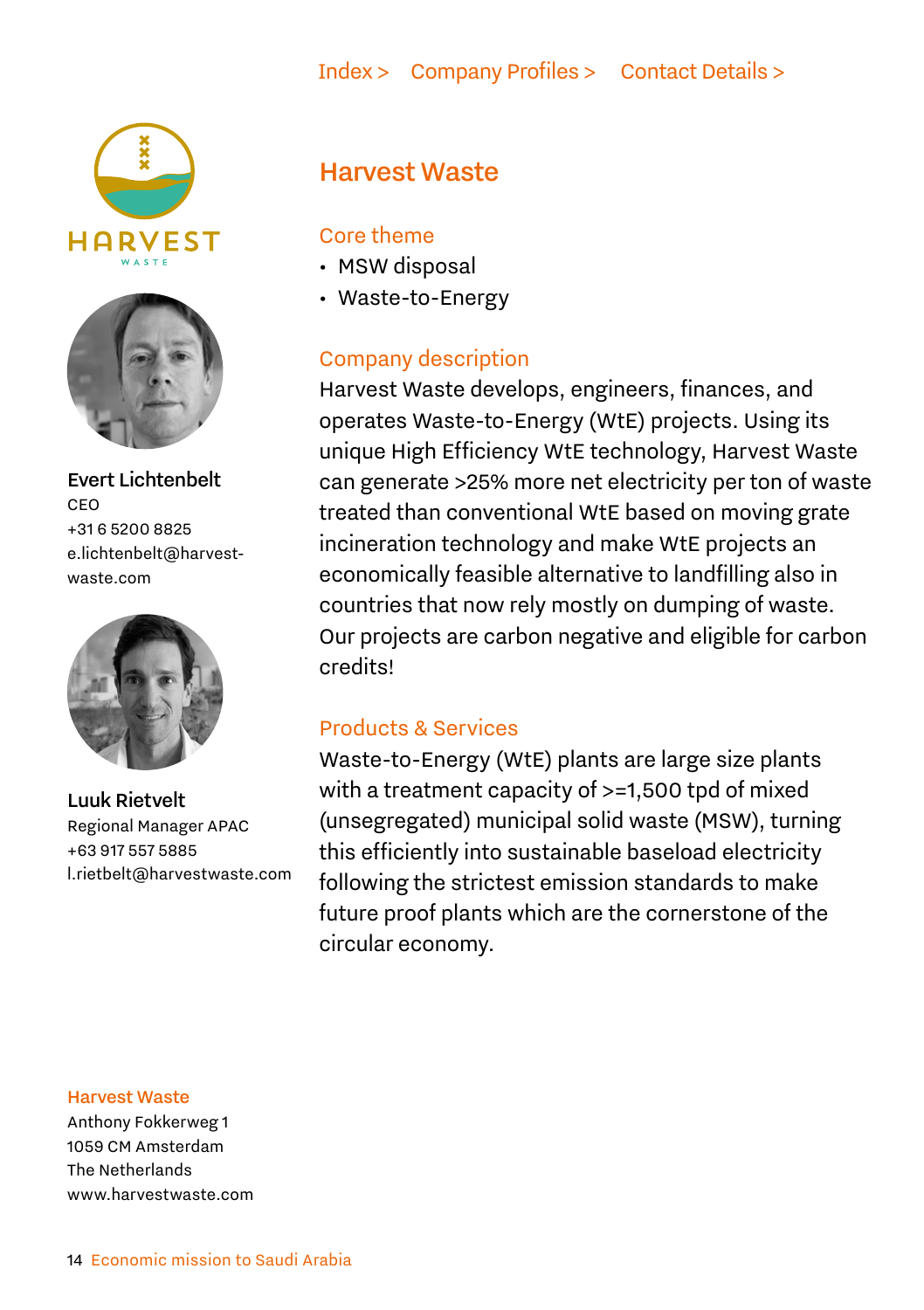# [Index >](#page-1-0) [Company Profiles >](#page-8-0) [Contact Details >](#page-18-0)

<span id="page-14-0"></span>

PROCOMAT B.V.



Ronald Bobbe CFO +31 6 5136 3819 ronald@procomat.nl

# Procomat

#### Core theme

- Smart Systems
- Transport

# Company description

Procomat produces high-quality waste bins and uses IoT technology and software to ensure efficient waste collection. The smart bins use a solar powered pressing-mechanism (average compaction ratio of waste 1:6) and connect via build-in GPS module to our own software platform CleanCityManager (CCM). Highly efficient route optimisation leads to cost savings up to 75%, no time wasted, no street litter, and CO2 emission reductions!

#### Products & Services

- Smart, compact, and sustainable public wastebins functioning on solar technology.
- Waste management software.

#### Procomat

De Donge 2B 5684 PX Best The Netherlands [www.procomat.com](http://www.procomat.com)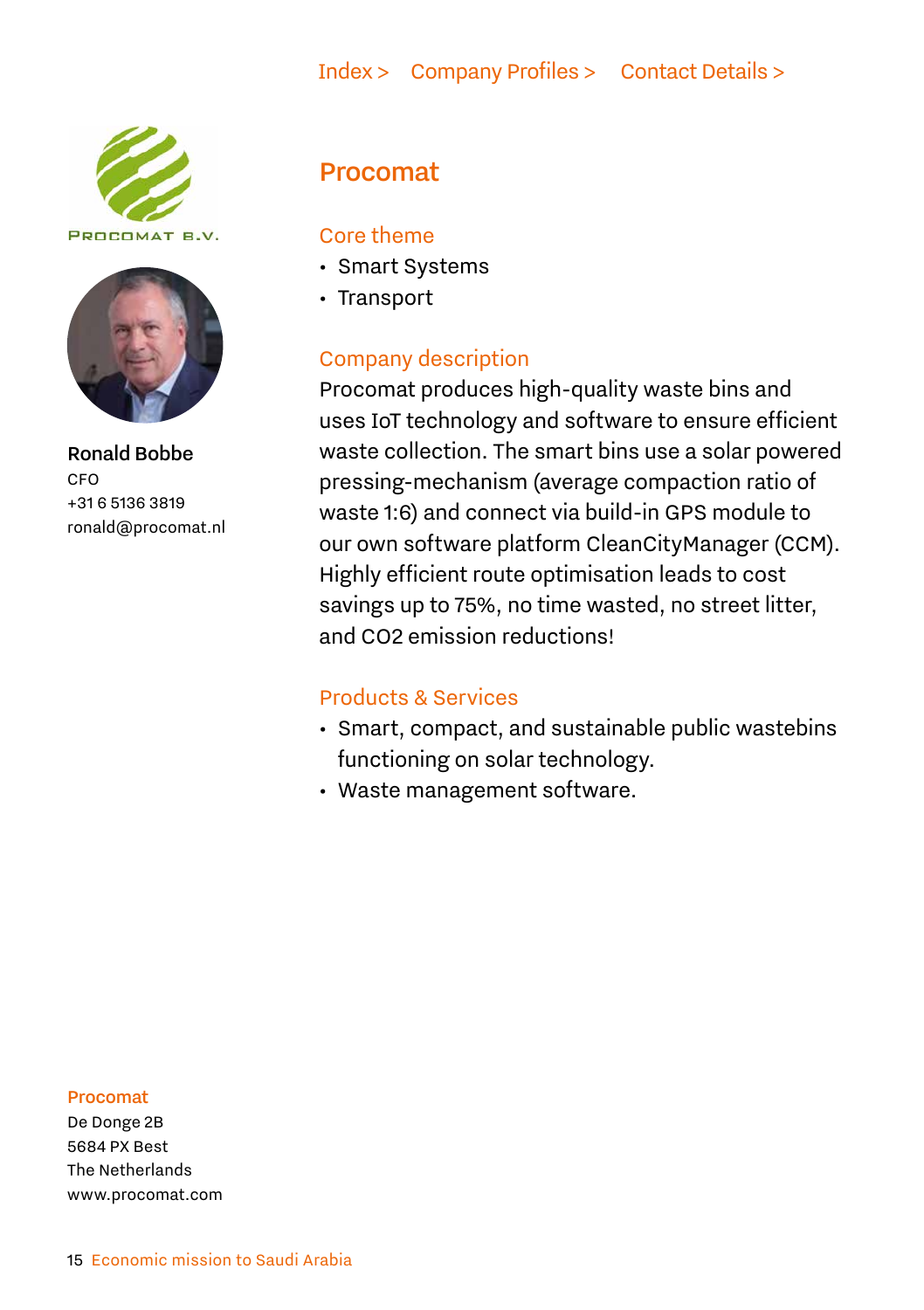<span id="page-15-0"></span>



Reinier Siderius Director +31 6 5534 4513  [r.siderius@sidcon.nl](mailto:%20r.siderius%40sidcon.nl?subject=)

# Sidcon Milieutechniek

# Core theme

- Underground waste compactors
- Innovative solutions for waste collection

# Company description

Sidcon produces underground compaction containers and develops new solutions for waste collection and perfect systems to gather and evacuate waste from locations with high waste generation. In addition, the company offers maintenance and data/helpdesk services to increase the efficiency of its products.

# Products & Services

- The Presstation Pro is an underground compacting container that fits well in any existing underground infrastructure for waste collection and can be used with standard collection vehicles and concrete pits. The result: less transport, less visible street containers and a more attractive and safer streetscape.
- The Freshstation Organic is a collection container for BIO waste in and around apartment blocks. The Freshstation is applied with cooling, making it fit for use in the direct vicinity of residents. It improves service without nuisance, providing residents of apartments with their own organic

waste composting system.

#### Sidcon Milieutechniek

Bijsterhuizen 1120A 6546 AS Nijmegen The Netherlands [www.sidcon.nl](http://www.sidcon.nl)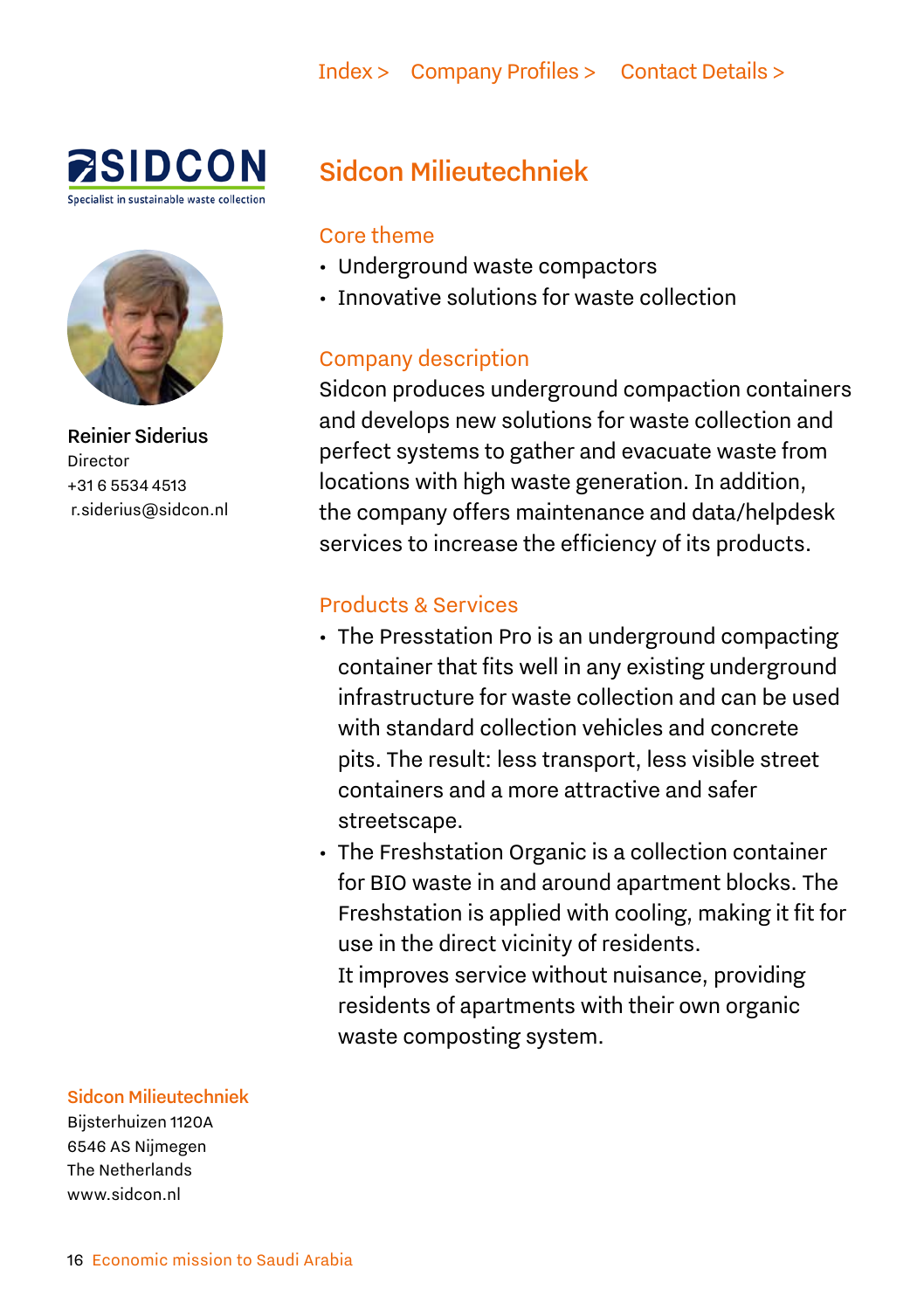<span id="page-16-0"></span>

machinery trading



Ton van der Giessen **CEO** +31 6 5388 0910 [t.vandergiessen@vanwer](mailto:t.vandergiessen%40vanwerven.nl?subject=)[ven.nl](mailto:t.vandergiessen%40vanwerven.nl?subject=)

# Van Werven Plastic Recycling

### Core theme

• Plastic Recycling

# Company description

Van Werven specialises in creating high-quality raw materials from post- consumer rigid plastics. Input is mainly from environmental stations and sorting installations for building and commercial waste. Output PP, PE, HDPE and PVC flakes in different grades and high volumes based on customers specifications. Our total capacity in 2021 is 150 million kg of recyclate per year. With our recycling process we also save 400.000 tonnes of CO2 every year.

# Products & Services

- Input: Bulky rigid post consumer plastics
- Output: PP, PE, HDPE, PVC flakes
- Presence in Asia
- Current presence only in Europe

#### Van Werven Plastic Recycling

PO box 14 8096 ZG Oldebroek The Netherlands [www.vanwerven.nl](http://www.vanwerven.nl)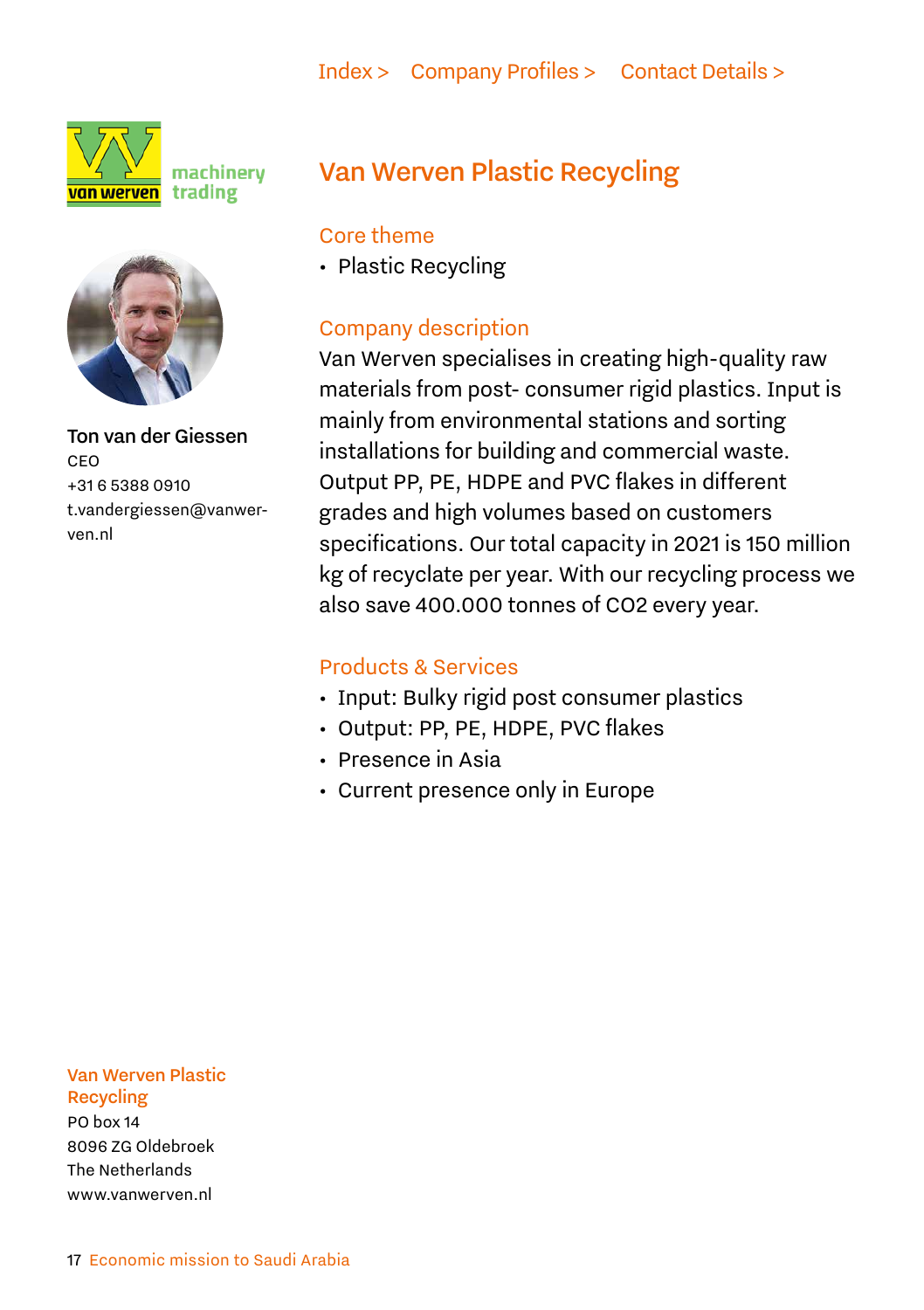<span id="page-17-0"></span>



René Helmons Manager Exports +31 6 5124 5149 [r.](mailto:r.helmons%40vdltranslift.nl?subject=)helmons@vdltranslift.nl

# VDL Translift

# Core theme

- Waste collection
- Waste logistics

# Company description

VDL Translift is a specialist in innovative waste collection systems. The company provides solutions for above and underground waste collection. With their side loaders and crane systems they can help find the best integrated solution to a collection or transport problem. A suitable system for every collection method and any deployment situation, resulting in strongly improved working conditions and a high safety level. Supplying innovative electrical waste collection systems to be implemented into a zero-emission program is part of the product range. VDL Translift is located in Dronten, the Netherlands, and exports worldwide.

# Products & Services

- Development of efficient waste collection vehicles.
- Advice in waste management solutions.

#### VDL Translift

Staalwijk 7 8251 JP Dronten The Netherlands [www.vdltranslift.nl](http://www.vdltranslift.nl)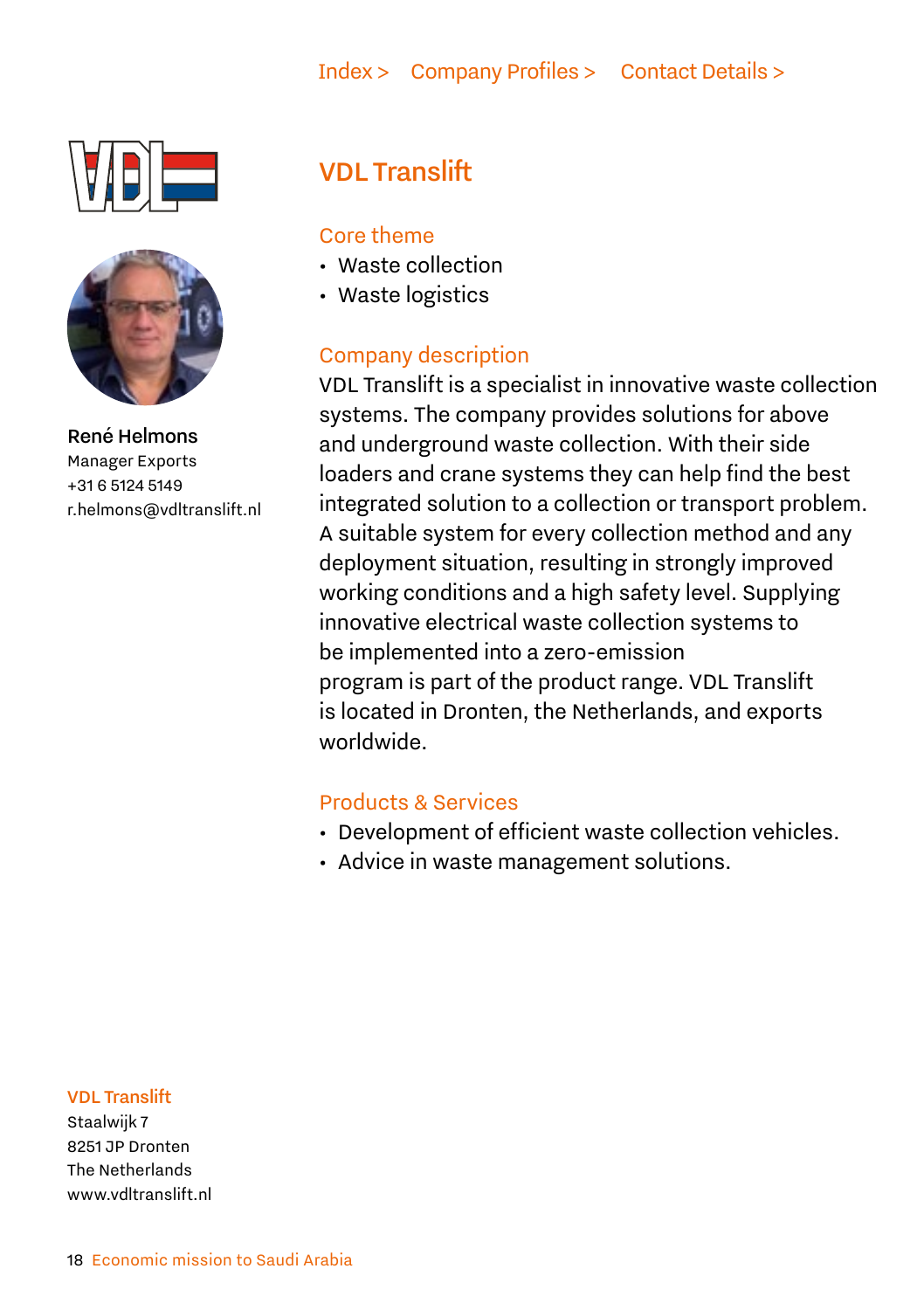<span id="page-18-0"></span>

# Contact details

#### Embassy of the Kingdom of the Netherlands in Riyadh

Abdullah Hizaf Asehmi Street (Diplomatic Quarter) 11693 Riyadh Saudi Arabia [www.netherlandsworldwide.](http://www.netherlandsworldwide.nl/countries/saudi-arabia/about-us/embassy-in-riyadh) [nl/countries/saudi-arabia/](http://www.netherlandsworldwide.nl/countries/saudi-arabia/about-us/embassy-in-riyadh) [about-us/embassy-in-riyadh](http://www.netherlandsworldwide.nl/countries/saudi-arabia/about-us/embassy-in-riyadh)



Yamen Albassatina Senior Policy Advisor Trade & Investment / Waste Management yamen.albassatina@minbuza.nl

#### BreAd

The Netherlands [www.waste-water-soil.com](http://www.waste-water-soil.com )



Hans Breukelman Cluster Coordinator +31 6 51 42 27 06

hans@breukelman.nl